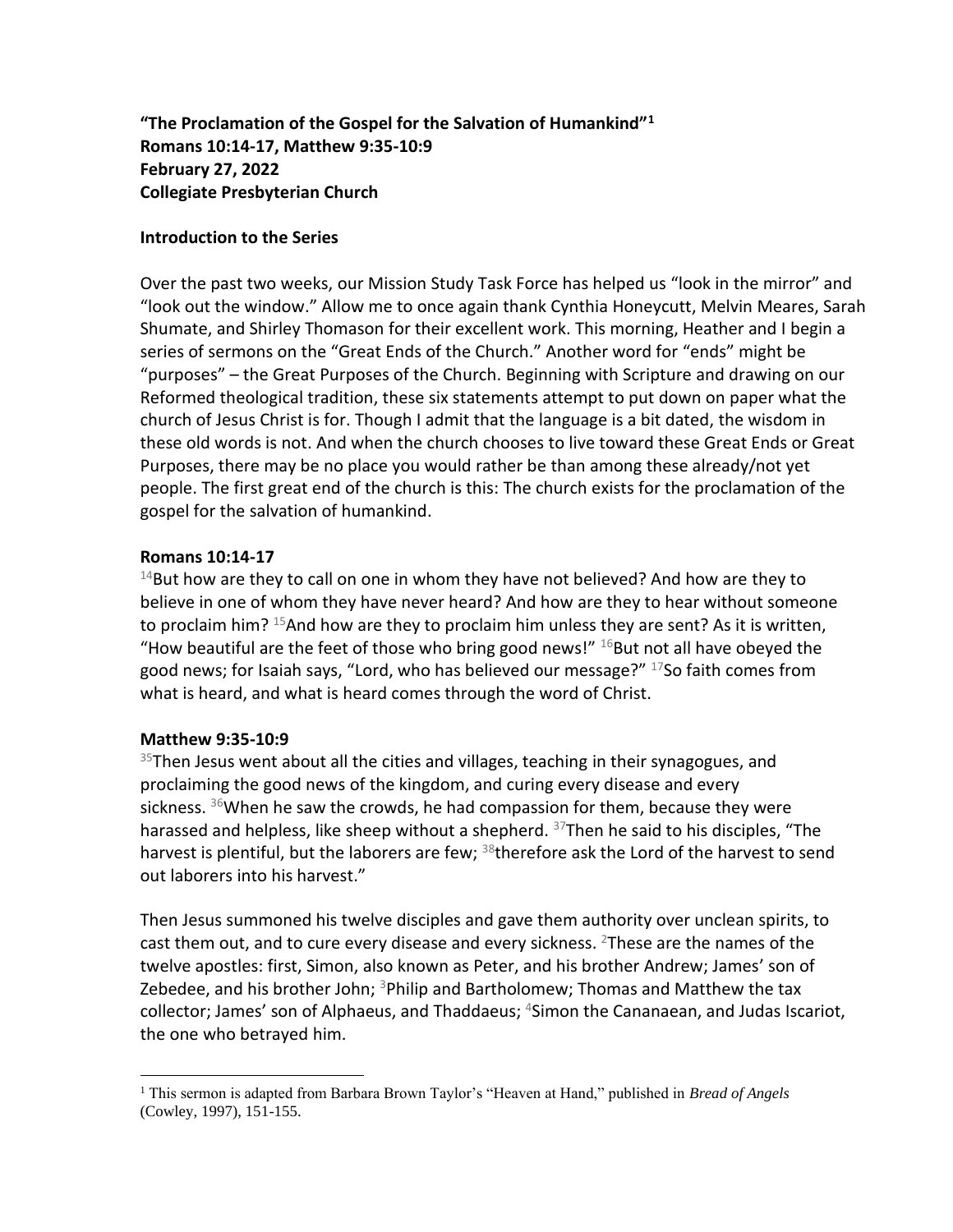$5$ These twelve Jesus sent out with the following instructions: "Go nowhere among the Gentiles, and enter no town of the Samaritans,  $6$ but go rather to the lost sheep of the house of Israel. <sup>7</sup>As you go, proclaim the good news, 'The kingdom of heaven has come near.'  ${}^{8}$ Cure the sick, raise the dead, cleanse the lepers, cast out demons. You received without payment; give without payment.  $9$ Take no gold, or silver, or copper in your belts,  $10$ no bag for your journey, or two tunics, or sandals, or a staff; for laborers deserve their food.

## Sermon

In a world that can be hard and scary, it's tempting to think of church as a hideout – the place where we retreat to feel safe and secure. When your responsibilities at home or work sap every bit of energy you have, it's tempting to see church like a gas station that you pull into each week to fill your tank. And in a culture that has shaped us into such good shoppers, it's tempting to think of ourselves only as consumers of God's love. But then one day the Holy Spirit comes knocking at the door to remind us that Jesus doesn't mean for us hunker down in here, but to get out there… and that we're not meant to be consumers of God's love ONLY, but also, providers of that love.

And whether he meant to our not, Matthew gives us a clue to this when in one verse he writes: "And Jesus summoned his *disciples* and gave them power..." and in the very next verse announces: "These are the names of the twelve *apostles*..."<sup>2</sup> Now, you and I might think this is just splitting semantic hairs… that the words "disciple" and "apostle" mean the same thing, but we would be wrong, I think. You see, in the Bible disciples are those who follow, apostles are those who lead. Disciples are students, apostles are teachers. Disciples hang on every word that comes out of their rabbi's mouth, apostles take their rabbi's words and give them to others.

So, it had to come as quite a shock that day he did it. I mean, there you are, perfectly content to be a *disciple*... sitting at Jesus' feet… soaking in everything he has to say... growing in understanding and commitment... when one day Jesus comes home all worn out, and with no warning looks around and says, "The harvest in plentiful, but the laborers are few. I need some help, and I'm sending you." And then, he holds his hands over your heads and prays and all of a sudden, IT'S YOU who has authority over demons and disease and even death. And just when you go to say, "Thanks, Lord, but no thanks," he starts calling your names: "John and Jean, you see if you can start a Bible study in your neighborhood. Sarah and Joe, how about you see what the needs are at the high school? Bill, could you maybe reach out to some of the business people in your building. And Cathy and George, I'm thinking you would be great with young couples." So, go on! Get on out of here! I can't wait to hear the stories you bring back."

Now, I realize it doesn't happen exactly that way in our church, but it does happen! At the end of each service… with the words of the last hymn ringing in our ears… we are sent out into the world to do exactly the same things that Jesus himself had been given to do.

<sup>2</sup> Matthew 10:1-2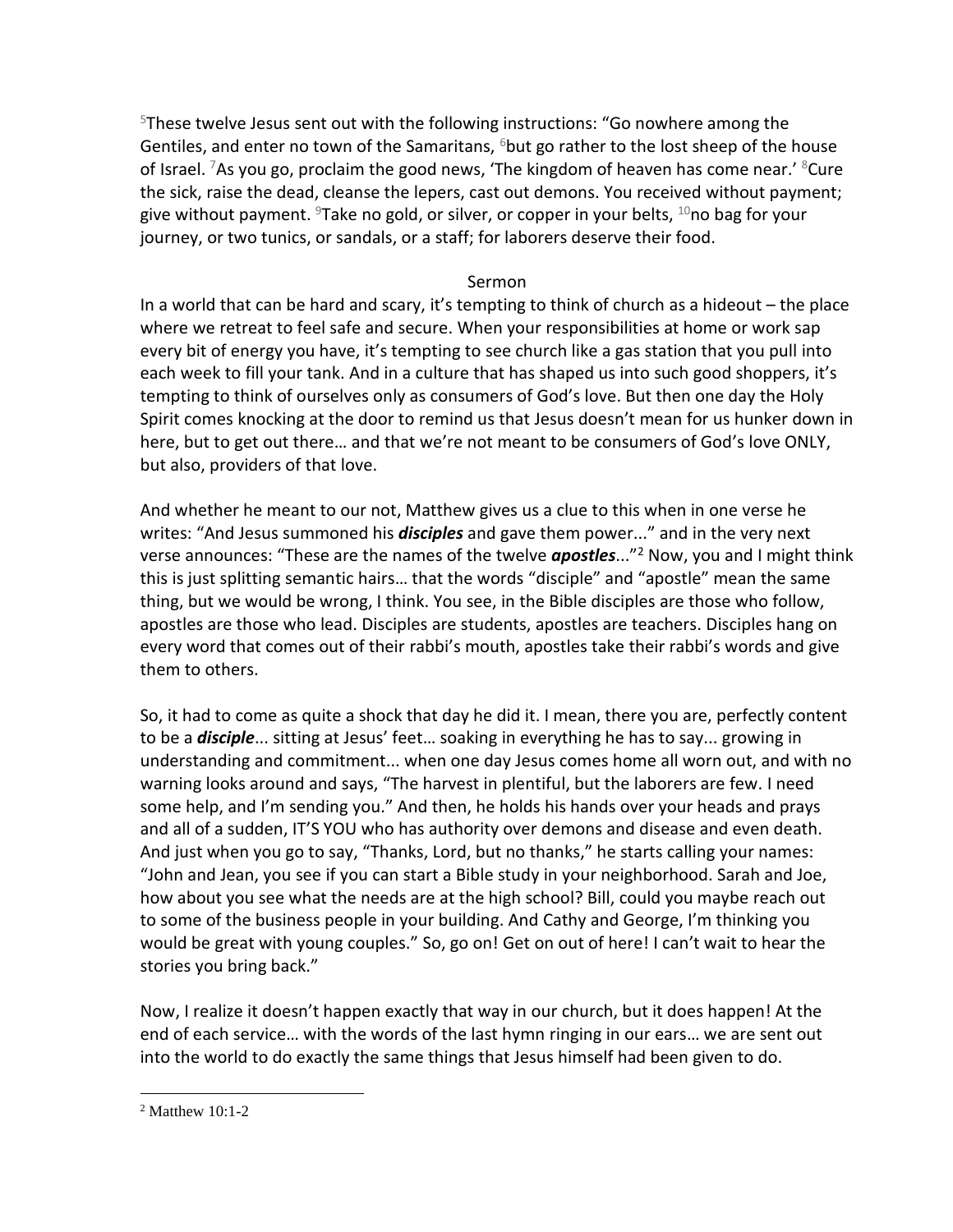"Cure the sick, raise the dead, cleanse the lepers, cast out demons... AND... to proclaim the nearness of the kingdom: "As you go," Jesus says, "proclaim the good news that the kingdom of heaven has come near." Now, maybe we've heard this kind of Jesus story so often that we miss how truly remarkable this is. I mean, it didn't have to be this way. Jesus could have pointed out that not one of them was the Son of God… none of them had been born under blazing star with angels singing over their crib… not one of them had the heavens open and the Spirit of God bless them at their baptism. He could have reminded them of all that, but he didn't! And this is where we come to the first great end… the first great purpose of the church – the PROCLAMATION of the Gospel for the salvation of humankind. You see, for Jesus it was important for his apostles to SAY something about the things that they were DOING. They needed to say what they did as well as do what they said. We've all heard that actions speak louder than words... and many times they DO! However, there are times when silent witness is not enough... times when actions alone are not complete and only a word will do. $3$ 

The thing is that we are not born knowing how to talk about our faith. It is not second nature for us to know how to tell God's story amid all the other stories unfolding around us. And even as we grow in faith over many years, some of us… perhaps many of us… still find it challenging to speak God… to actually say something about what our faith means to us. Which means, friends… that if you and I want to take our part in this first great purpose of the church, two things are needed.

The first is practice. Like we said, we aren't born knowing how to talk about our faith… so this ability has to be acquired and learned through experience. And let's not forget… this was true of Jesus as well. Jesus, like all other faithful people, had to grow in wisdom and ability.<sup>4</sup> And where did he do that? He did it in two places – his home and his synagogue. We all remember how he dazzled the temple leaders with his understanding and questions – he was learning how to speak faithfully. And it's the same for us – we learn to speak of faith in our homes and in our church. In fact, one way to think about our homes and church is as a "language school of God," as places where we can learn to speak God.<sup>5</sup>

The second thing we need if we are to take our part in this first great purpose of the church is to fully rely on God… to trust and depend on God completely. I think that's why Jesus sent these guys out with no money or luggage or hotel reservations… not even a walking stick. Why else would he give them so much responsibility, and so few accessories? Why give them so much power and then make them dependent on the kindness of strangers for their next meal? The only reason I can think of is that Jesus wanted them to know what it's like to fully rely on God… to not only *talk* about relying on God, but to *live* relying on God.

<sup>3</sup> Thomas G. Long, Testimony: Talking Ourselves Into Being Christian (Jossey Bass, 2004) p. 25.

 $4$  Luke 2:40

<sup>5</sup> Long, p. 32.